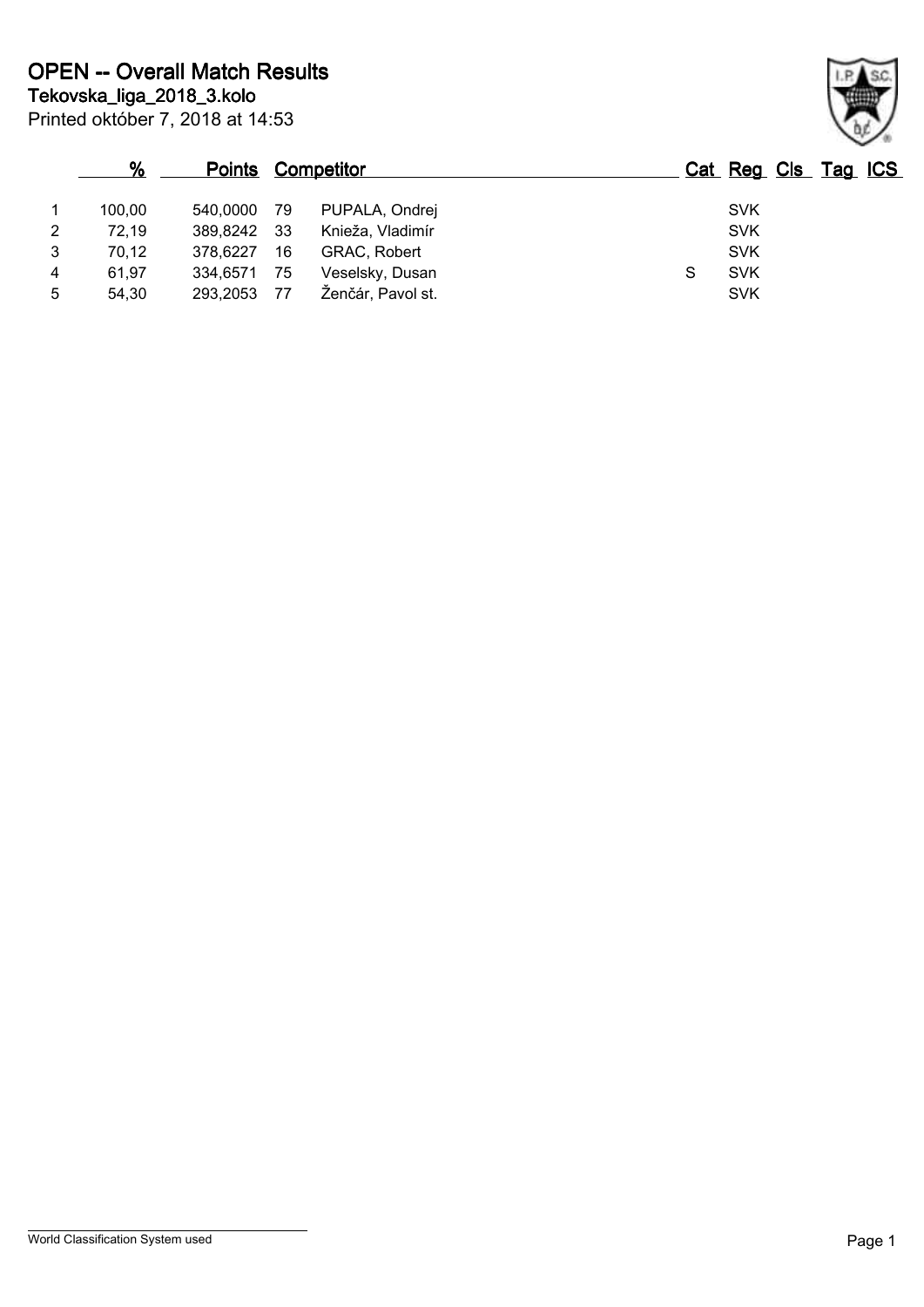**PRODUCTION -- Overall Match Results**

Printed október 7, 2018 at 14:53 **Tekovska\_liga\_2018\_3.kolo**

## **% Points Competitor Cat Reg Cls Tag ICS** 1 100,00 515,0980 40 Kubica, Dušan SVK 2 95,80 493,4583 44 MICHALAK, Norbert S SVK 3 95,35 491,1668 62 SEFRANKO, Karol SVK 4 86,05 443,2193 65 Talpaš, Jozef SVK 5 85,49 440,3797 56 SABAKA, Miroslav SVK 6 81,50 419,7870 58 SANTUS, Albert S SVK 7 81,31 418,8483 64 Švider, MIchal SVK 8 80,60 415,1485 78 Šavel, Bohumír SVK 9 75,56 389,2009 82 Hlaváčik, Gabriel SVK 10 74,71 384,8124 4 Balasz, Zoltan SVK 11 74,42 383,3123 48 Mindek, Martin SVK 12 71.47 368.1178 35 Kopáč Ivan SVK SVK SVK 13 69,67 358,8775 25 Jenčík, Milan SVK 14 66,10 340,4603 22 CHALUPA, Cyril S SVK 15 60,29 310,5637 34 Knieža, Samo J SVK 16 58,45 301,0616 81 Pančík, Vladimír SVK 17 57,66 296,9938 10 CZUCZOR, Zsolt SVK SVK 18 33,84 174,2856 50 Páleník, Miroslav SVK 19 25,03 128,9183 31 Kitlei, Erika L SVK

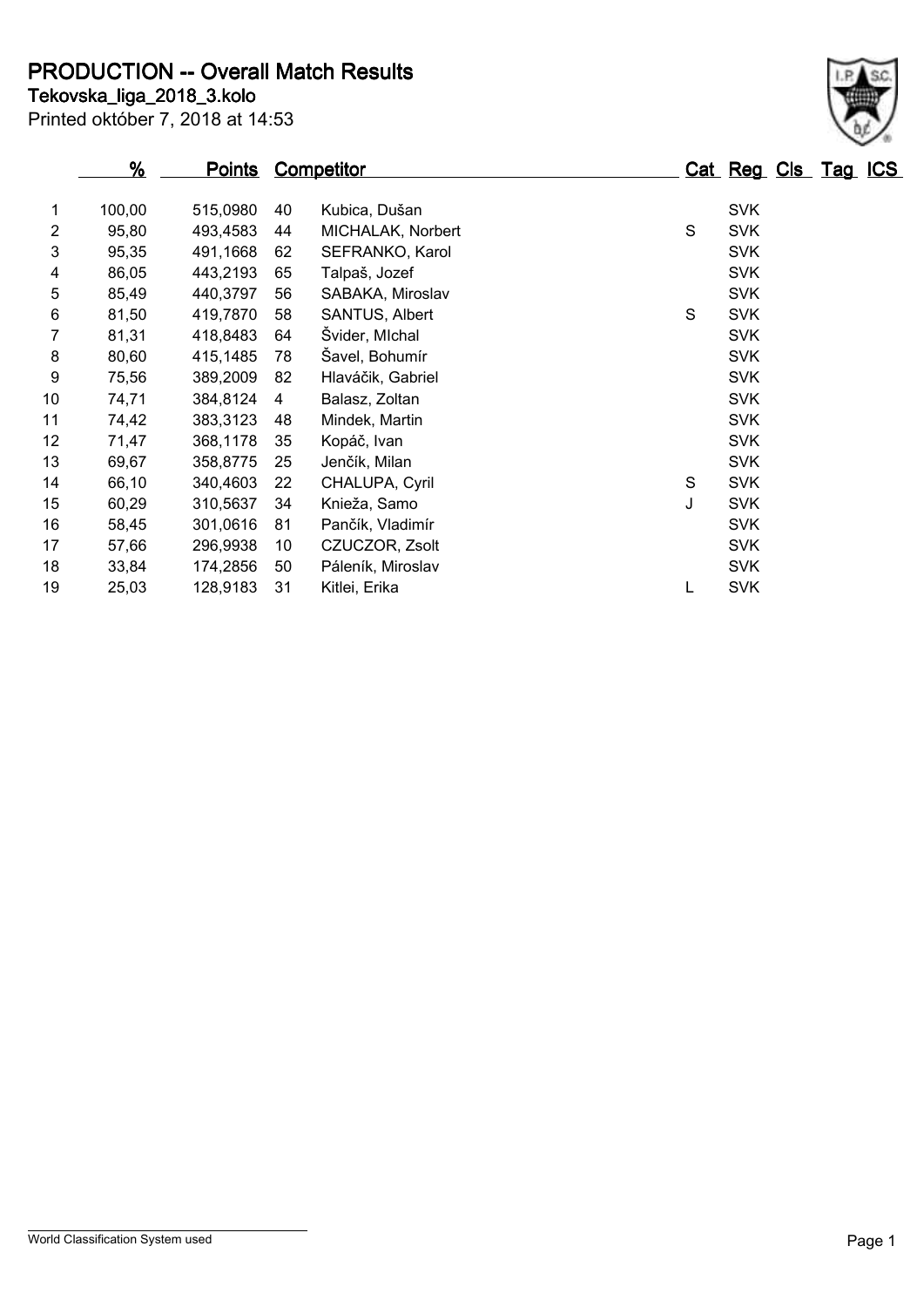|   | %      |          | <b>Points Competitor</b> |                  | Cat Reg Cls Tag ICS |  |
|---|--------|----------|--------------------------|------------------|---------------------|--|
|   | 100.00 | 526.1202 | - 71                     | Vančo. Ján       | <b>SVK</b>          |  |
| 2 | 93.98  | 494.4400 | -74                      | VERES, Sebastian | <b>SVK</b>          |  |
| 3 | 81.08  | 426.5919 | -73                      | VERES, Richard   | <b>SVK</b>          |  |
| 4 | 62.74  | 330,1135 | -72                      | Vančo, Ján st.   | <b>SVK</b>          |  |

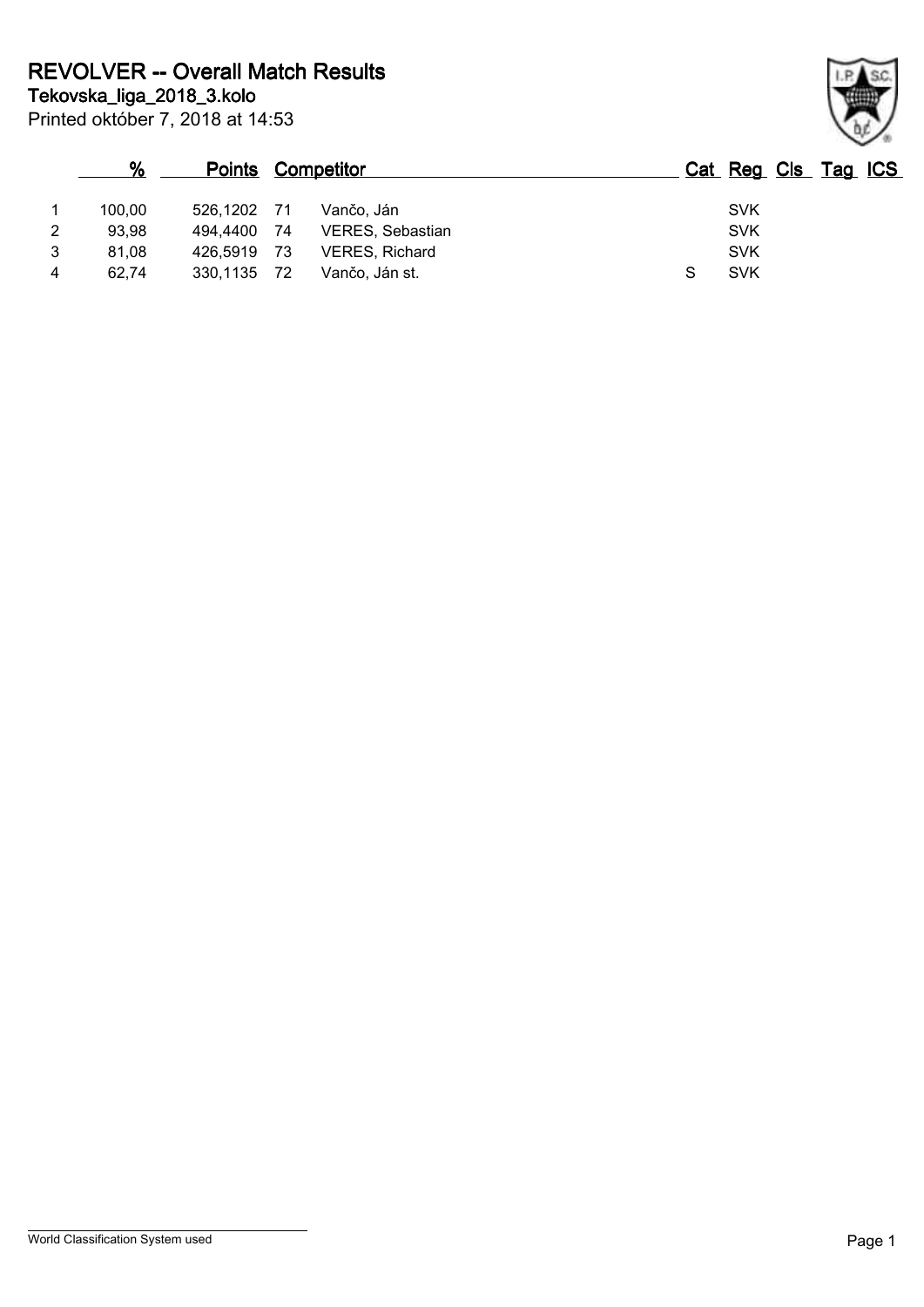Printed október 7, 2018 at 14:53

## **Tekovska\_liga\_2018\_3.kolo STANDARD -- Overall Match Results**

|                  | %      | <u>Points</u> |                | <b>Competitor</b>       |               | Cat Reg Cls Tag ICS |  |  |
|------------------|--------|---------------|----------------|-------------------------|---------------|---------------------|--|--|
| 1                | 100,00 | 539,3576      | 76             | Ženčár, Pavol           |               | <b>SVK</b>          |  |  |
| $\boldsymbol{2}$ | 87,76  | 473,3545      | 19             | Hrivnák, Rstislav       |               | <b>SVK</b>          |  |  |
| 3                | 84,19  | 454,1000      | 66             | TAZKY, Miroslav         | ${\mathsf S}$ | <b>SVK</b>          |  |  |
| 4                | 80,49  | 434,1395      | 61             | Stanko, Pavol           |               | <b>SVK</b>          |  |  |
| 5                | 79,30  | 427,7213      | 20             | HUKEL, Miroslav         | ${\mathsf S}$ | <b>SVK</b>          |  |  |
| 6                | 77,74  | 419,2925      | 84             | Kopunec, Peter          |               | <b>SVK</b>          |  |  |
| 7                | 74,91  | 404,0241      | 51             | PANCIK, Lubomir         | ${\mathsf S}$ | <b>SVK</b>          |  |  |
| 8                | 73,33  | 395,5129      | 55             | RUZICKA, Milan          |               | <b>SVK</b>          |  |  |
| 9                | 73,31  | 395,4184      | 54             | PORUBSKY, Miroslav      | $\mathbf S$   | <b>SVK</b>          |  |  |
| 10               | 72,46  | 390,7967      | $\overline{7}$ | Boča, Rastislav         |               | <b>SVK</b>          |  |  |
| 11               | 72,00  | 388,3499      | 53             | POLIEVKA, Lubomir       | ${\mathsf S}$ | <b>SVK</b>          |  |  |
| 12               | 70,06  | 377,8534      | 59             | SLANINA, Peter          |               | <b>SVK</b>          |  |  |
| 13               | 68,99  | 372,1055      | 60             | SLANINA, Svetozar       | $\mathsf S$   | <b>SVK</b>          |  |  |
| 14               | 68,65  | 370,2790      | 67             | Toldy, Erik             |               | <b>SVK</b>          |  |  |
| 15               | 68,31  | 368,4396      | $\mathbf{1}$   | Adamec, Lubos           |               | <b>SVK</b>          |  |  |
| 16               | 67,84  | 365,9153      | 47             | MIKULA, Martin          |               | <b>SVK</b>          |  |  |
| 17               | 67,74  | 365,3449      | 14             | FATUN, Stefan           |               | <b>SVK</b>          |  |  |
| 18               | 67,41  | 363,5643      | 43             | MERTL, Zdeno            |               | <b>SVK</b>          |  |  |
| 19               | 66,15  | 356,7983      | 12             | DOLNAN, Zdeno           | $\mathbf S$   | <b>SVK</b>          |  |  |
| 20               | 65,30  | 352,1751      | 23             | JACKO, Robert           |               | <b>SVK</b>          |  |  |
| 21               | 64,45  | 347,5901      | 9              | Cirbus, Emil            | $\mathsf S$   | <b>SVK</b>          |  |  |
| 22               | 64,09  | 345,6621      | 27             | Kán, Peter              |               | <b>SVK</b>          |  |  |
| 23               | 63,61  | 343,1046      | 26             | Jendrol, Dominik        |               | <b>SVK</b>          |  |  |
| 24               | 63,07  | 340,1889      | 52             | Podstavek, Roman        | $\mathbf S$   | <b>SVK</b>          |  |  |
| 25               | 62,94  | 339,4544      | 37             | Krajčír, Šimon          |               | <b>SVK</b>          |  |  |
| 26               | 60,87  | 328,3173      | 15             | Gazdik, Ladislav        |               | <b>SVK</b>          |  |  |
| 27               | 58,62  | 316,1756      | 5              | BELKO, Jozef            | ${\mathsf S}$ | <b>SVK</b>          |  |  |
| 28               | 57,03  | 307,5695      | 38             | <b>KRAJCIR, Dalibor</b> |               | <b>SVK</b>          |  |  |
| 29               | 56,74  | 306,0076      | 8              | Bopková, Eniko          | L             | <b>SVK</b>          |  |  |
| 30               | 55,88  | 301,4071      | 46             | MIKLOŠ, Michal          |               | <b>SVK</b>          |  |  |
| 31               | 55,47  | 299,2048      | 11             | Dóka, Peter             |               | <b>SVK</b>          |  |  |
| 32               | 53,41  | 288,0755      | 39             | Králik, Martin          |               | <b>SVK</b>          |  |  |
| 33               | 52,70  | 284,2611      | 88             | Mikes, Filip            |               | <b>SVK</b>          |  |  |
| 34               | 52,13  | 281,1440      | 21             | Hyravy, Samo            |               | <b>SVK</b>          |  |  |
| 35               | 51,56  | 278,0890      | 3              | Bacher, Miroslav        |               | <b>SVK</b>          |  |  |
| 36               | 51,24  | 276,3757      | 41             | Kvasnica, Juraj         |               | <b>SVK</b>          |  |  |
| 37               | 51,05  | 275,3397      | 83             | Kopuncová, Natália      | L             | <b>SVK</b>          |  |  |
| 38               | 50,43  | 272,0249      | 80             | SARKANY, Peter          | ${\mathsf S}$ | <b>SVK</b>          |  |  |
| 39               | 50,24  | 270,9782      | 69             | Trancygier, Tomas       |               | <b>SVK</b>          |  |  |
| 40               | 47,68  | 257,1704      | 6              | Benova, Daniela         | L             | <b>SVK</b>          |  |  |
| 41               | 47,17  | 254,4270      | 68             | Tóth, Vladimír          |               | <b>SVK</b>          |  |  |
| 42               | 45,49  | 245,3425      | 18             | HLAVACIKOVA, Alica      | L             | <b>SVK</b>          |  |  |
| 43               | 45,15  | 243,4945      | 85             | Kalina, Michal          |               | <b>SVK</b>          |  |  |
| 44               | 45,07  | 243,1090      | 32             | Klein, Pavol            | ${\mathsf S}$ | <b>SVK</b>          |  |  |
| 45               | 43,51  | 234,6715      | 24             | Javorcik, Marek         |               | <b>SVK</b>          |  |  |
| 46               | 42,07  | 226,8923      | 13             | Ďurík, Jaroslav         |               | <b>SVK</b>          |  |  |
| 47               | 40,39  | 217,8236      | 87             | Chudic, Peter           |               | <b>SVK</b>          |  |  |
| 48               | 38,71  | 208,7800      | 86             | Kalina, Marián          |               | <b>SVK</b>          |  |  |